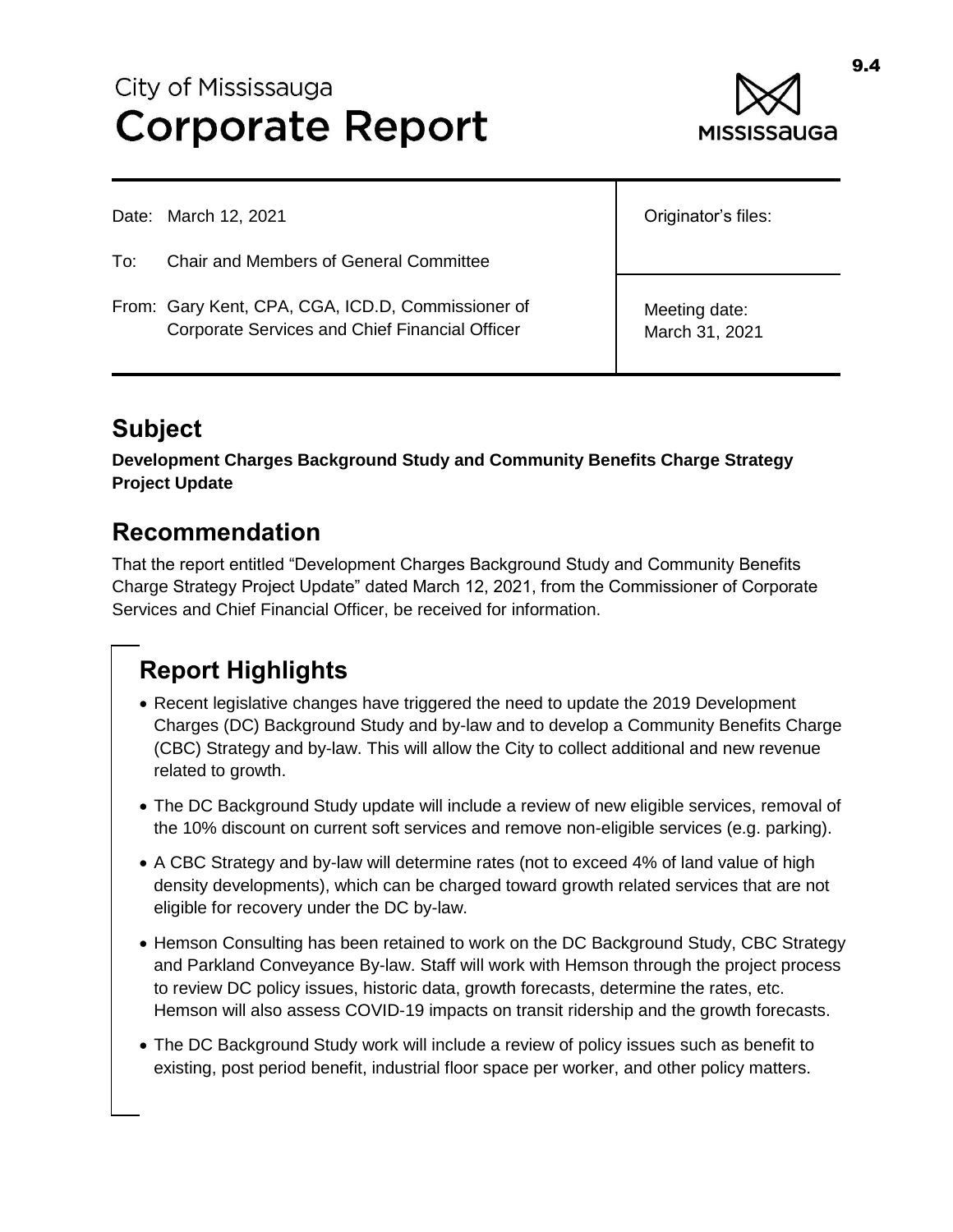- Council endorsed growth forecasts are a key component of developing the DC Background Study, CBC Strategy and related transportation studies. A report from the Commissioner of Planning and Building entitled "Mississauga's Population and Employment Forecasts for the Development Charges & Community Benefits Charge By-law Review", on this same agenda, presents city-wide population forecasts for the purposes of use in the aforementioned plans.
- The DC and CBC by-laws require Council approval by September 2022. Staff aim to present the by-laws for Council consideration and seek approval in Q1 of 2022.

### **Background**

The City's last Development Charges (DC) by-law was approved in June 2019. As per the *Development Charges Act*, DC by-laws are required to be reviewed and updated every five years. The City's next review would have been completed by 2024, however, given the significant changes to legislation in 2020, the City needs to initiate an update to the background study and by-law in order to benefit from those changes. This review will meet all the legislative requirements in updating a background study as stipulated in the *DC Act*.

#### Legislative Changes

On July 8, 2020, the Province introduced an omnibus bill, the *COVID-19 Economic Recovery Act*, 2020 (Bill 197), which included a number of changes to the *Development Charges Act* and *Planning Act*.

The following legislative changes will be reviewed as part of the DC By-law update:

- Eligible new services
- Removal of the 10% discount on current soft services
- Removal of services no longer eligible for DCs (e.g. parking)

The *Planning Act* has been amended to replace the Bonus Zoning (Section 37) provisions with a new revenue tool called the Community Benefits Charge (CBC) to be used to recover capital costs related to growth that are not eligible through DCs. The CBC is capped at 4% of land value and is imposed on developments with five or more storeys and 10 or more units.

The changes to comply with the amended legislation are to be completed by September 2022. Staff aim to seek Council approval on the new by-laws in Q1 of 2022.

#### Procurement

On December 2, 2020 General Committee considered the report "Single Source Procurement with Hemson Consulting Ltd. for the DC Background Study, CBC Strategy and Parkland Conveyance By-law". Committee endorsed the sole-source procurement for Hemson Consulting Ltd. to undertake the update to the 2019 DC Background Study, a new CBC Strategy and to update the Parkland Conveyance by-law. The three projects will be completed in tandem. The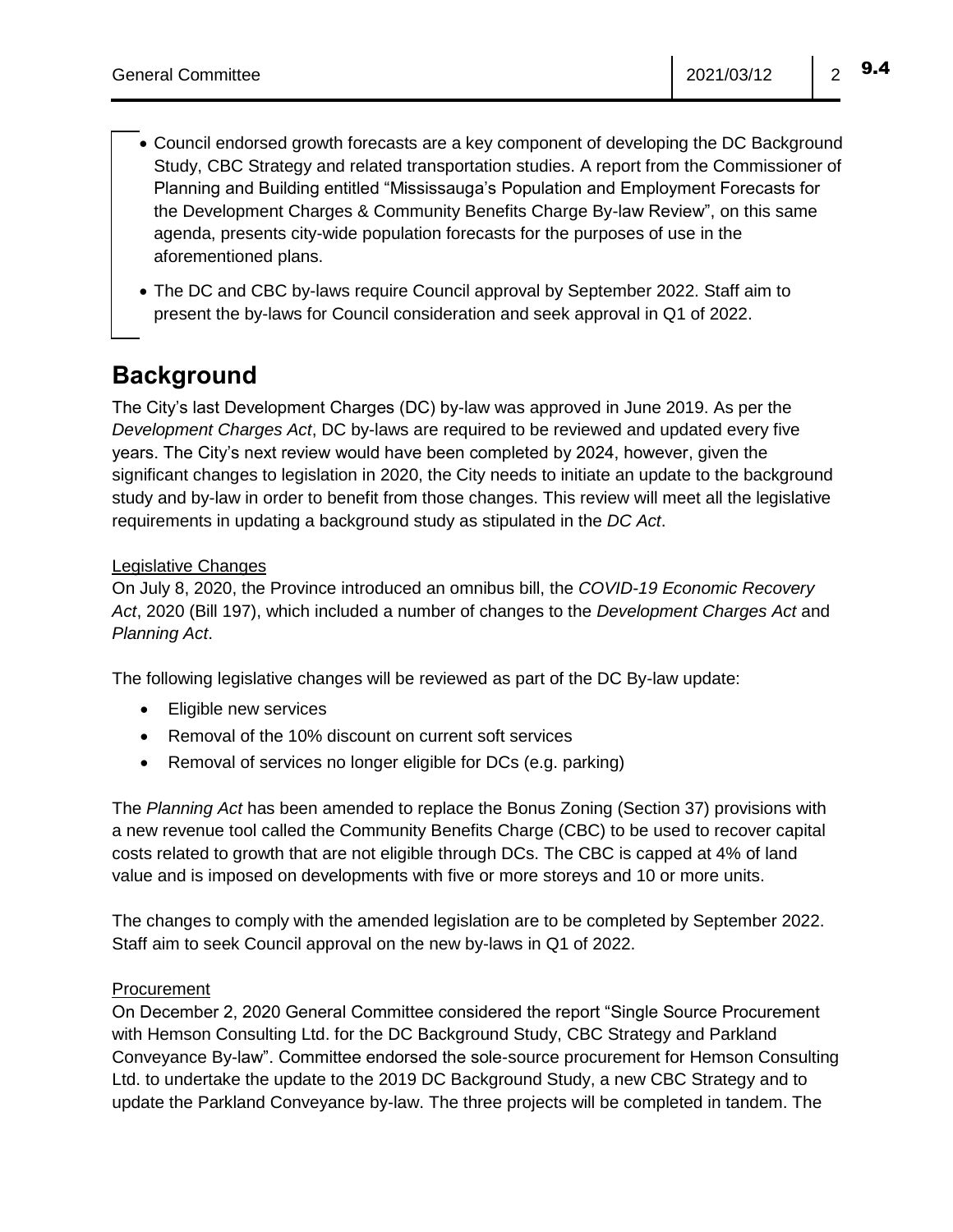DC and CBC projects will be lead by Finance staff, and the Parkland Conveyance work will be lead by Parks Planning staff.

### **Comments**

The update to the DC Background Study and development of the CBC Strategy aligns with the legislated requirements including stakeholder consultation, advance release of the documents and holding a statutory public meeting. The timeline for completing these projects is significantly condensed compared to the planning time provided with a normal five-year review. Aside from the related transportation studies, no update of the various Master Plans will be required in order to prepare for this process.

Staff are currently working on the DC/CBC background and policy analysis and will be examining the development forecasts to determine growth impacts. In Q2 of this year, staff will work with the consultant to compile historic service levels and prepare the DC and CBC capital program. Council can expect an education session on the draft rates in early Fall. The draft Background Study and CBC Strategy are planned to be released in the latter part of this year, with a public meeting to be held in January. Staff will seek Council approval of the by-laws in Q1 of 2022. See Appendix 1 for project timeline.

#### Policy Issues

Policy issues will be examined and incorporated into the background study. Some of the issues that will be investigated include the following:

- Benefit to existing (BTE) and post period benefit (PPB)
- Review of Industrial Floor Space per Worker
- Application and expiration of demolition credits
- Financial and other impacts of discretionary exemptions and/or credits
- Alignment with affordable housing objectives of the Region, City and Province
- The use of development securities for non-residential developments and when they are appropriate

#### CBC

The City can now implement a CBC which replaces Section 37 Bonus Zoning in the *Planning Act*. The CBC is only applicable to high density developments. The CBC Strategy will review the following:

- Determine the services to be funded through a CBC
- Estimates of the anticipated amount, type and location of development and redevelopment
- Estimates of the increase in need for facilities, services and matters attributable to the anticipated development and redevelopment
- Identify excess capacity that exists in relation to the facilities, services and matters attributable to the anticipated development and redevelopment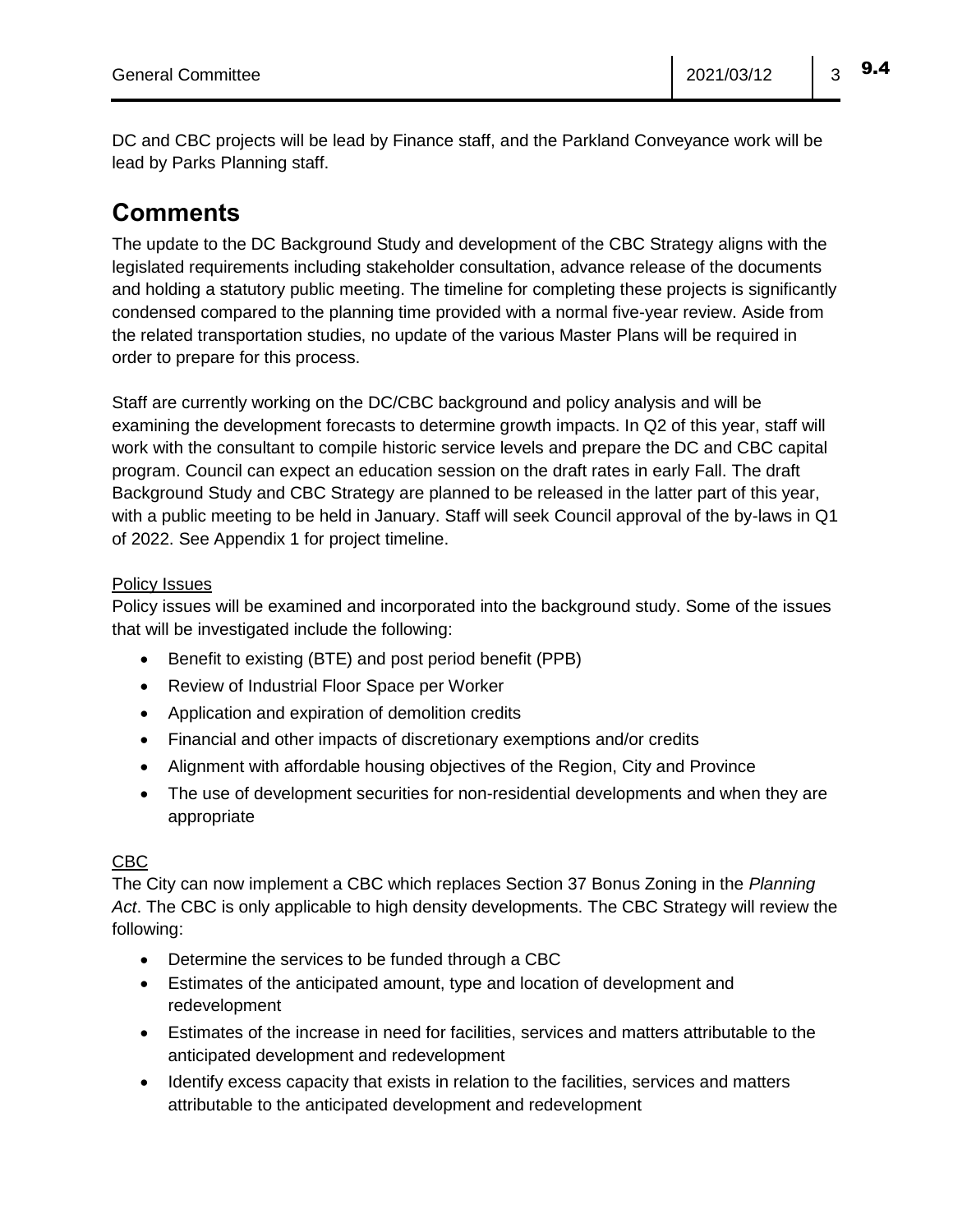- Benefit to existing attributions based on new services identified
- Estimates of capital costs
- An assessment of whether the CBC should be applied based on a city-wide approach or an area-specified approach.

#### COVID Impacts

The COVID-19 pandemic has had an impact on factors to be considered as part of the DC background study work. Two main matters to be reviewed under this lens include: impacts to transit ridership and the growth forecasts, with particular consideration for the impacts over the next few years. The pandemic has had a significant short-term impact on transit ridership, however, there may be longer-term impacts that will be reviewed. Similarly, growth patterns may be different given travel restrictions which has impacted expected population growth through immigration. Impacts to the forecasts may affect capital planning and budgeting. These matters will be reviewed in depth.

#### Growth Forecasts

Growth Forecasts are a key component of developing the DC Background Study and will be a fundamental part of the CBC Strategy. Growth forecasts are also used as input into the transportation modeling used in the Transportation Master Plan that will be updated and used in the DC background study.

A report from the Commissioner of Planning and Building entitled "Mississauga's Population and Employment Forecasts for the Development Charges & Community Benefits Charge By-law Review", on this same agenda, presents city-wide population and employment forecasts for the purposes of use in the aforementioned plans. Proceeding with these forecasts from the Planning department will ensure a level of certainty in defending the final DC and CBC rates and reduce the risk of lost revenue.

#### Engagement and Collaboration

The DC Background Study and CBC Strategy require input from all departments in the corporation. A Steering Committee has been formed with directors, primarily those who are responsible for capital programs for both the DCs and CBC. The Steering Committee will be responsible for providing direction and making decisions through the process. A Working Team with staff representation from all departments has also been formed and preliminarily background work is underway.

Consultation with the development industry has been scheduled at key points through the duration of the projects. As well, as required by legislation, the background study will be released 60 days in advance of the public meeting as required. The CBC strategy will be released at the same time. This gives the industry substantial time to review the documents and provide their comments to the City.